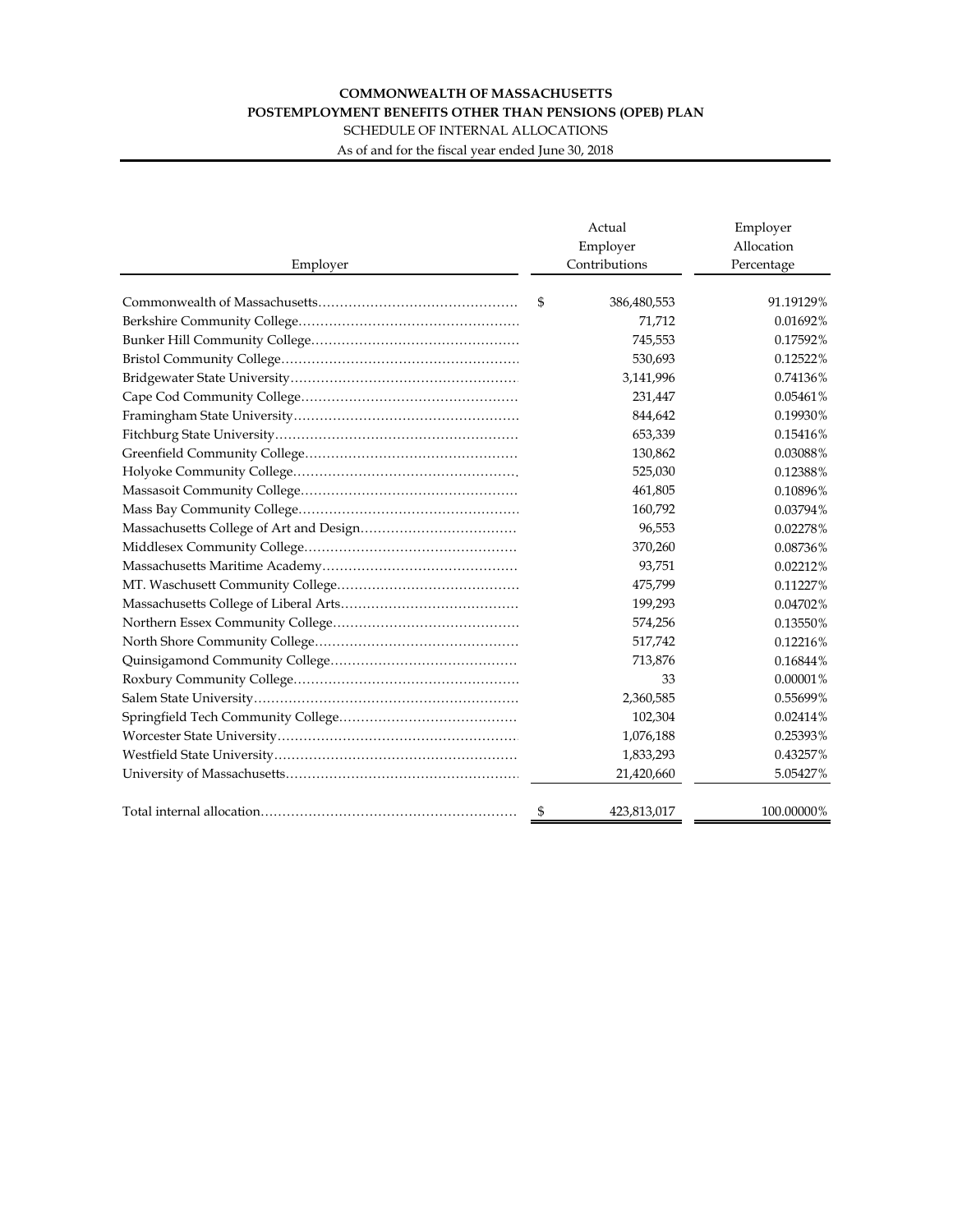## **COMMONWEALTH OF MASSACHUSETTS** SCHEDULE OF INTERNAL ALLOCATION OF OPEB AMOUNTS**POSTEMPLOYMENT BENEFITS OTHER THAN PENSIONS (OPEB) PLAN**

As of and for the fiscal year ended June 30, 2018

(As Restated)

| Employer                                | Net<br>OPEB<br>Liability | Differences<br>Between<br>Expected<br>and Actual<br>Experience | Changes of<br>Assumptions | Changes in<br>Proportion<br>From<br>Commonwealth | Changes in<br>Proportion<br>Due to Internal<br>Allocation | <b>Total Deferred</b><br>Outflows of<br>Resources | <b>Differences</b><br>Between<br>Expected<br>and Actual<br>Experience | Changes of<br>Assumptions | Net Differences<br>Between<br>Projected<br>and Actual<br>Investment<br>Earnings on<br>OPEB Plan<br>Investments | Changes in<br>Proportion<br>Due to Internal<br>Allocation | <b>Total Deferred</b><br>Inflows of<br>Resources |
|-----------------------------------------|--------------------------|----------------------------------------------------------------|---------------------------|--------------------------------------------------|-----------------------------------------------------------|---------------------------------------------------|-----------------------------------------------------------------------|---------------------------|----------------------------------------------------------------------------------------------------------------|-----------------------------------------------------------|--------------------------------------------------|
|                                         | \$16.160.029.869         | \$157,552,814                                                  | S.<br>15,478,206          | 41,687,308<br>- 95                               | - \$                                                      | \$214,718,328                                     | \$27,687,215                                                          | \$1,363,266,480           | 32,390,597<br>S                                                                                                | 200,694,943<br>\$                                         | 1,624,039,235<br>S.                              |
|                                         | 2,998,516                | 29,234                                                         | 2,872                     | 7,735                                            | 175,439                                                   | 215,280                                           | 5,137                                                                 | 252,956                   | 6,010                                                                                                          |                                                           | 264,104                                          |
|                                         | 31,174,036               | 303,932                                                        | 29,859                    | 80,418                                           | 10,411,903                                                | 10,826,112                                        | 53,411                                                                | 2,629,854                 | 62,484                                                                                                         |                                                           | 2,745,749                                        |
|                                         | 22,190,029               | 216,343                                                        | 21,254                    | 57,243                                           | 3,003,422                                                 | 3,298,262                                         | 38,019                                                                | 1,871,960                 | 44,477                                                                                                         |                                                           | 1,954,455                                        |
|                                         | 131,377,242              | 1,280,867                                                      | 125,834                   | 338,908                                          | 27,201,472                                                | 28,947,081                                        | 225,091                                                               | 11,083,036                | 263,328                                                                                                        |                                                           | 11,571,454                                       |
|                                         | 9,677,564                | 94,352                                                         | 9,269                     | 24,965                                           | 2,986,126                                                 | 3,114,712                                         | 16,581                                                                | 816,403                   | 19,397                                                                                                         |                                                           | 852,381                                          |
|                                         | 35, 317, 275             | 344,327                                                        | 33,827                    | 91,106                                           | 7,472,408                                                 | 7,941,668                                         | 60,510                                                                | 2,979,379                 | 70,789                                                                                                         |                                                           | 3,110,677                                        |
|                                         | 27,318,264               | 266,340                                                        | 26,166                    | 70,472                                           | 4,267,706                                                 | 4,630,684                                         | 46,805                                                                | 2,304,579                 | 54,756                                                                                                         |                                                           | 2,406,140                                        |
|                                         | 5,471,773                | 53,347                                                         | 5,241                     | 14,115                                           | 198,022                                                   | 270,725                                           | 9,375                                                                 | 461,601                   | 10,967                                                                                                         | 1,153,019                                                 | 1,634,962                                        |
|                                         | 21,953,240               | 214,034                                                        | 21,027                    | 56,632                                           | 4,250,397                                                 | 4,542,090                                         | 37,613                                                                | 1,851,984                 | 44,002                                                                                                         | $\sim$                                                    | 1,933,599                                        |
|                                         | 19,309,594               | 188,260                                                        | 18,495                    | 49,812                                           | 903,775                                                   | 1,160,342                                         | 33,083                                                                | 1,628,965                 | 38,703                                                                                                         | 3,086,615                                                 | 4,787,367                                        |
|                                         | 6,723,245                | 65,549                                                         | 6,440                     | 17,344                                           | 2,907,728                                                 | 2,997,061                                         | 11,519                                                                | 567,176                   | 13,476                                                                                                         |                                                           | 592,171                                          |
| Massachusetts College of Art and Design | 4,037,200                | 39,361                                                         | 3,867                     | 10,415                                           | 291,536                                                   | 345,179                                           | 6,917                                                                 | 340,580                   | 8,092                                                                                                          |                                                           | 355,589                                          |
|                                         | 15,481,795               | 150,940                                                        | 14,829                    | 39,938                                           |                                                           | 205,707                                           | 26,525                                                                | 1,306,050                 | 31,031                                                                                                         | 12,205,420                                                | 13,569,026                                       |
|                                         | 3,920,039                | 38,219                                                         | 3,755                     | 10,112                                           | 593,642                                                   | 645,728                                           | 6,716                                                                 | 330,696                   | 7,857                                                                                                          |                                                           | 345,269                                          |
|                                         | 19,894,729               | 193,964                                                        | 19,055                    | 51,322                                           | 743,982                                                   | 1,008,323                                         | 34,086                                                                | 1,678,327                 | 39,876                                                                                                         | 1,174,383                                                 | 2,926,672                                        |
| Massachusetts College of Liberal Arts   | 8,333,099                | 81,244                                                         | 7,982                     | 21,497                                           | 1,760,524                                                 | 1,871,247                                         | 14,277                                                                | 702,984                   | 16,703                                                                                                         | 1,033,458                                                 | 1,767,422                                        |
| Northern Essex Community College        | 24,011,542               | 234,101                                                        | 22,998                    | 61,942                                           | 3,370,845                                                 | 3,689,886                                         | 41,139                                                                | 2,025,623                 | 48,128                                                                                                         |                                                           | 2,114,890                                        |
|                                         | 21,648,505               | 211,063                                                        | 20,735                    | 55,846                                           | 2,723,004                                                 | 3,010,648                                         | 37,091                                                                | 1,826,276                 | 43,392                                                                                                         | $\overline{a}$                                            | 1,906,758                                        |
| Quinsigamond Community College          | 29,849,516               | 291,019                                                        | 28,590                    | 77,001                                           | 4,778,573                                                 | 5,175,183                                         | 51,142                                                                | 2,518,117                 | 59,829                                                                                                         | 105,777                                                   | 2,734,865                                        |
|                                         | 1,380                    | 13                                                             | $\overline{1}$            | $\overline{4}$                                   | 1,197                                                     | 1,215                                             | 2                                                                     | 116                       | 3                                                                                                              | 152,998                                                   | 153,119                                          |
|                                         | 98,703,864               | 962,317                                                        | 94,539                    | 254,622                                          | 12,289,512                                                | 13,600,990                                        | 169,111                                                               | 8,326,697                 | 197,839                                                                                                        | $\overline{a}$                                            | 8,693,646                                        |
| Springfield Tech Community College      | 4,277,669                | 41,705                                                         | 4.097                     | 11,035                                           | 1,163,992                                                 | 1,220,829                                         | 7,329                                                                 | 360,866                   | 8,574                                                                                                          |                                                           | 376,769                                          |
|                                         | 44,998,979               | 438,719                                                        | 43,100                    | 116,082                                          | 9,756,346                                                 | 10,354,247                                        | 77,097                                                                | 3,796,132                 | 90,194                                                                                                         |                                                           | 3,963,424                                        |
|                                         | 76,656,042               | 747,361                                                        | 73,422                    | 197,746                                          | 17,668,126                                                | 18,686,655                                        | 131,336                                                               | 6,466,734                 | 153,647                                                                                                        |                                                           | 6,751,717                                        |
|                                         | 895,668,625              | 8,732,355                                                      | 857,879                   | 2,310,517                                        | 100,686,936                                               | 112,587,687                                       | 1,534,562                                                             | 75,558,958                | 1,795,247                                                                                                      |                                                           | 78,888,767                                       |
|                                         | \$17,721,023,631         | \$172,771,780                                                  | 16,973,339<br>-5          | 45,714,137                                       | 219.606.613                                               | 455,065,869<br>\$                                 | \$ 30,361,688                                                         | \$1,494,952,529           | 35,519,398                                                                                                     | 219,606,613<br>-96                                        | \$1,780,440,228                                  |

(continued)